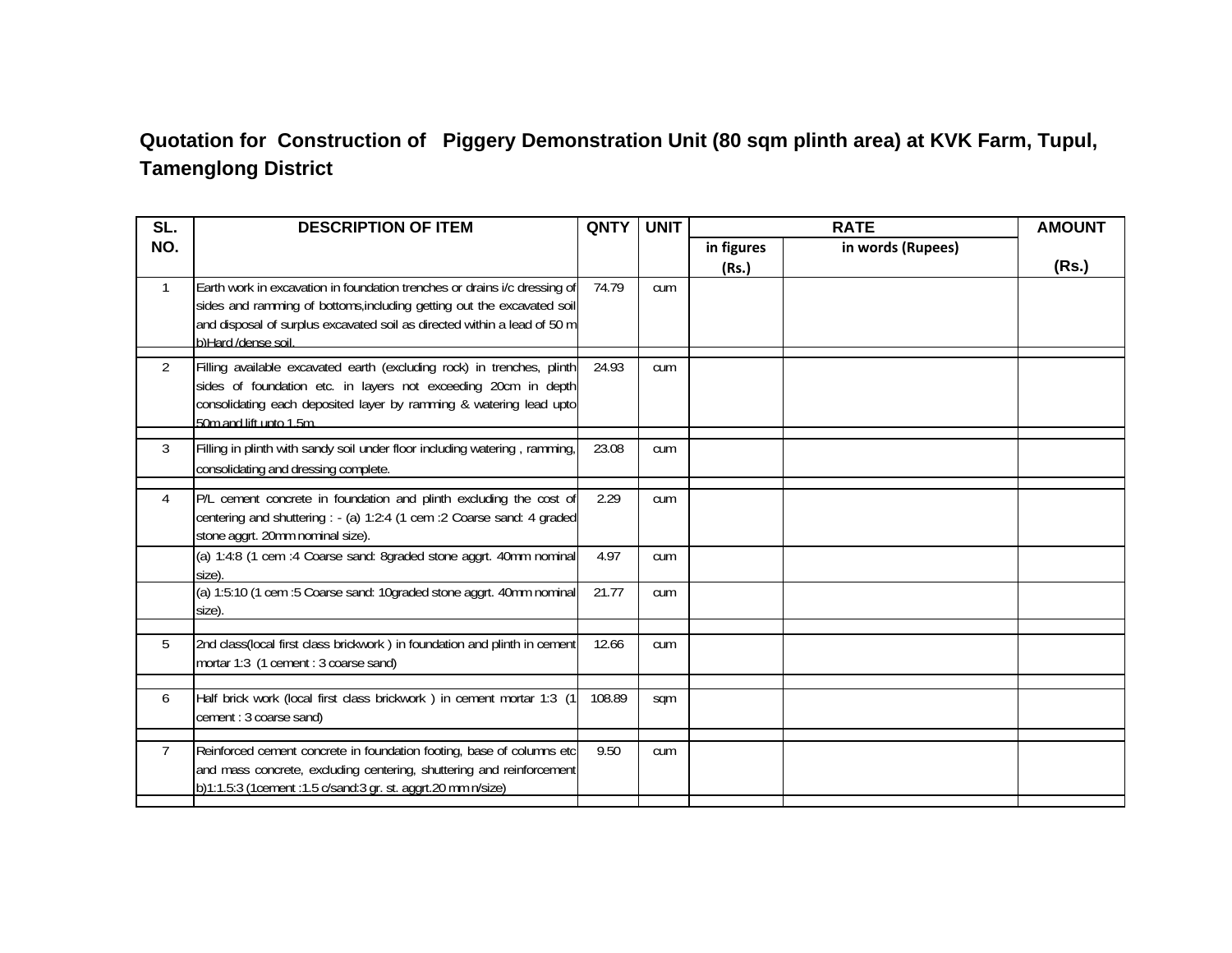| 8               | Reinforced cement concrete in columns, pillars, abutment, post and<br>struts upto floor two level including finishing and plastering the exposed<br>surface with c. m. 1:3 (1cem:3c/sand) of thickness not exceeding 6mm<br>to give a smooth and even surface but excluding the cost of centering                                                                                                                                            | 3.50    | cum |  |  |
|-----------------|----------------------------------------------------------------------------------------------------------------------------------------------------------------------------------------------------------------------------------------------------------------------------------------------------------------------------------------------------------------------------------------------------------------------------------------------|---------|-----|--|--|
|                 | and shuttering and reinforcement -c) 1: 1.5 : 3 (1cement : 1.5 c/sand :<br>3 ar st agart 20 mm n/size)                                                                                                                                                                                                                                                                                                                                       |         |     |  |  |
| 9               | Reinforced cement concrete in suspended floors, roofs, landing, shelves<br>& their supports, balconies, lintels, beams plinth beams, girders,<br>bressumers and cantilevers upto floor two level including finishing and<br>plastering the exposed surface with c. m. 1:3 (1cem:3c/sand) of<br>thickness not exceeding 6mm to give a smooth and even surface but<br>excluding the cost of centering and shuttering and reinforcement -(b) 1: | 10.64   | cum |  |  |
|                 | 1.5: 3 (1cem: 1.5 c/sand: 3 gr. st. aggrt. 20 mm n/size)                                                                                                                                                                                                                                                                                                                                                                                     |         |     |  |  |
| 10 <sup>1</sup> | Providing form work i/c centering & shuttering so as to give a rough<br>finish strutting and propping etc. height of propping and centering below<br>supporting floor to ceiling not exceeding 4m and removal of the same for<br>insitu reinforced concrete to and plain concrete work in a) Foundation,<br>footings hases of columns etc and mass concrete                                                                                  | 48.64   | sqm |  |  |
|                 | g) (i) columns, pillars, post and struts (square, rectangular or polygonal<br>in plan                                                                                                                                                                                                                                                                                                                                                        | 56.00   | sqm |  |  |
|                 | (d) Sides and soffits of beam, beam haunching, cantilever, girders,<br>bressumers and lintel not exceeding 1m depth                                                                                                                                                                                                                                                                                                                          | 80.24   | sqm |  |  |
|                 |                                                                                                                                                                                                                                                                                                                                                                                                                                              |         |     |  |  |
| 11              | Reinforcement for R.C.C.work including bending, binding and placing in<br>position complete b) Tor steel bars.                                                                                                                                                                                                                                                                                                                               | 3183.84 | Кg  |  |  |
| 12              | 12mm cement plaster (a) 1:4 (1 cement : 4 coarse sand)                                                                                                                                                                                                                                                                                                                                                                                       | 296.40  | sqm |  |  |
| 13              | 25 mm cement concrete flooring 1:2:4(1cement:2 coarse sand:4stone<br>aggrt. 20mm & down gauge) finished with a floating coat of neat cement                                                                                                                                                                                                                                                                                                  | 59.97   | sqm |  |  |
|                 |                                                                                                                                                                                                                                                                                                                                                                                                                                              |         |     |  |  |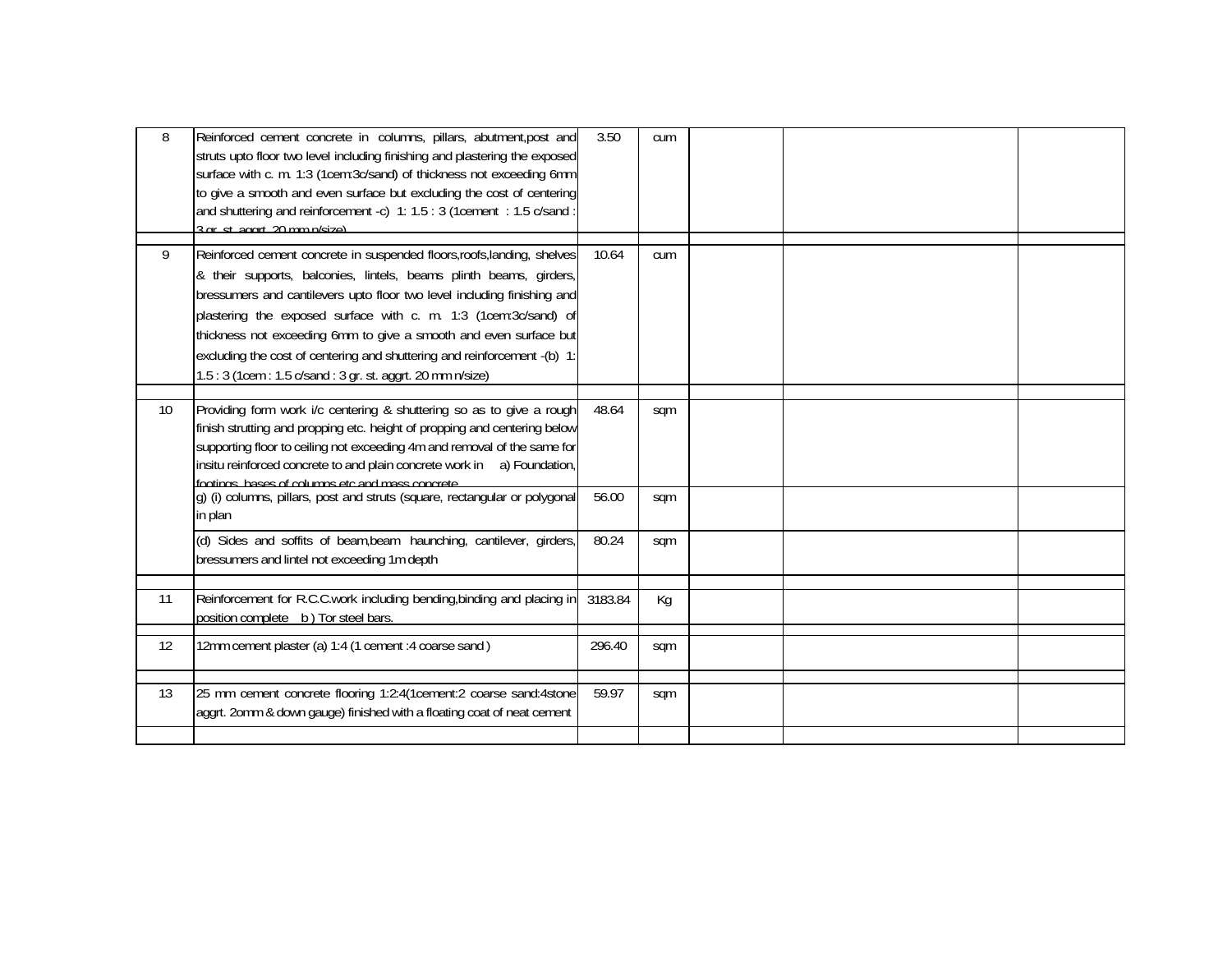| 14 | Steel work in built up tubular trusses including cutting, hoisting, fixing in<br>position and applying a coat of approved steel primer red oxide zinc<br>crome primer conforming to IS: 2079) welded and bolted including<br>special shape washer etc complete a) Electric resistant welded tube<br>$(conformina to IS: 1611-1979)$                                                    | 942.12 | Kg             |  |  |
|----|----------------------------------------------------------------------------------------------------------------------------------------------------------------------------------------------------------------------------------------------------------------------------------------------------------------------------------------------------------------------------------------|--------|----------------|--|--|
|    |                                                                                                                                                                                                                                                                                                                                                                                        | 212    | $\varsigma$ nm |  |  |
| 15 | Providing and fixing in position vertical collapsible steel shutter with<br>vertical channels 20 mmx10 mmx2 mm and braced with flat iron<br>diagonals 20 mmx 5 mm sizes with top and bottom rails of T iron 40<br>mmx40 mmx6 mm with 38 mm dia steel pulleys complete with bolts and<br>nuts, locking arrangements, stopper, handles including appying a<br>priming coat of lead paint | 65.44  | sqm            |  |  |
|    |                                                                                                                                                                                                                                                                                                                                                                                        |        |                |  |  |
| 16 | C.G.I. sheet 24 B.G. fixed with galvanised iron J or L hooks 8mm dia<br>G.I. limpet and bitumen washer complete, excluding the cost of purlins,<br>rafter and trusses.                                                                                                                                                                                                                 | 9.68   | Rm             |  |  |
|    |                                                                                                                                                                                                                                                                                                                                                                                        |        |                |  |  |
| 17 | Ridges and valleys 610 mm overall in plain G.I. sheets 24 BG fixed with<br>galvanised iron J or L hooks 8 mm dia. Limpet and bitumen washers<br>complete.                                                                                                                                                                                                                              | 5.36   | sqm            |  |  |
|    |                                                                                                                                                                                                                                                                                                                                                                                        |        |                |  |  |
| 18 | 25 mm plank walling (Tolhao Local best quality) overlapping joints etc.<br>fitting and fixing with necessary screws and nails complete iuncluding<br>cost of frame work                                                                                                                                                                                                                | 7.85   | sqm            |  |  |
|    |                                                                                                                                                                                                                                                                                                                                                                                        |        |                |  |  |
| 19 | P/F 20 mm thick plank as eave board with -Tolhao/ Uchan wood                                                                                                                                                                                                                                                                                                                           |        |                |  |  |
| 20 | Land development:                                                                                                                                                                                                                                                                                                                                                                      |        |                |  |  |
|    | Excavation in hill cutting including disposal of excavated earth<br>lead upto 50m and lift upto 1.5m diosposed soil to be levelled<br>and neatly dressed a) ordinary rock                                                                                                                                                                                                              | 265.85 | cum            |  |  |
|    | <b>TOTAL</b>                                                                                                                                                                                                                                                                                                                                                                           |        |                |  |  |
|    |                                                                                                                                                                                                                                                                                                                                                                                        |        |                |  |  |

(Rupees………………………………………………………………………………………………………………………………………..)

Signature of Executive Engineer:

Seal: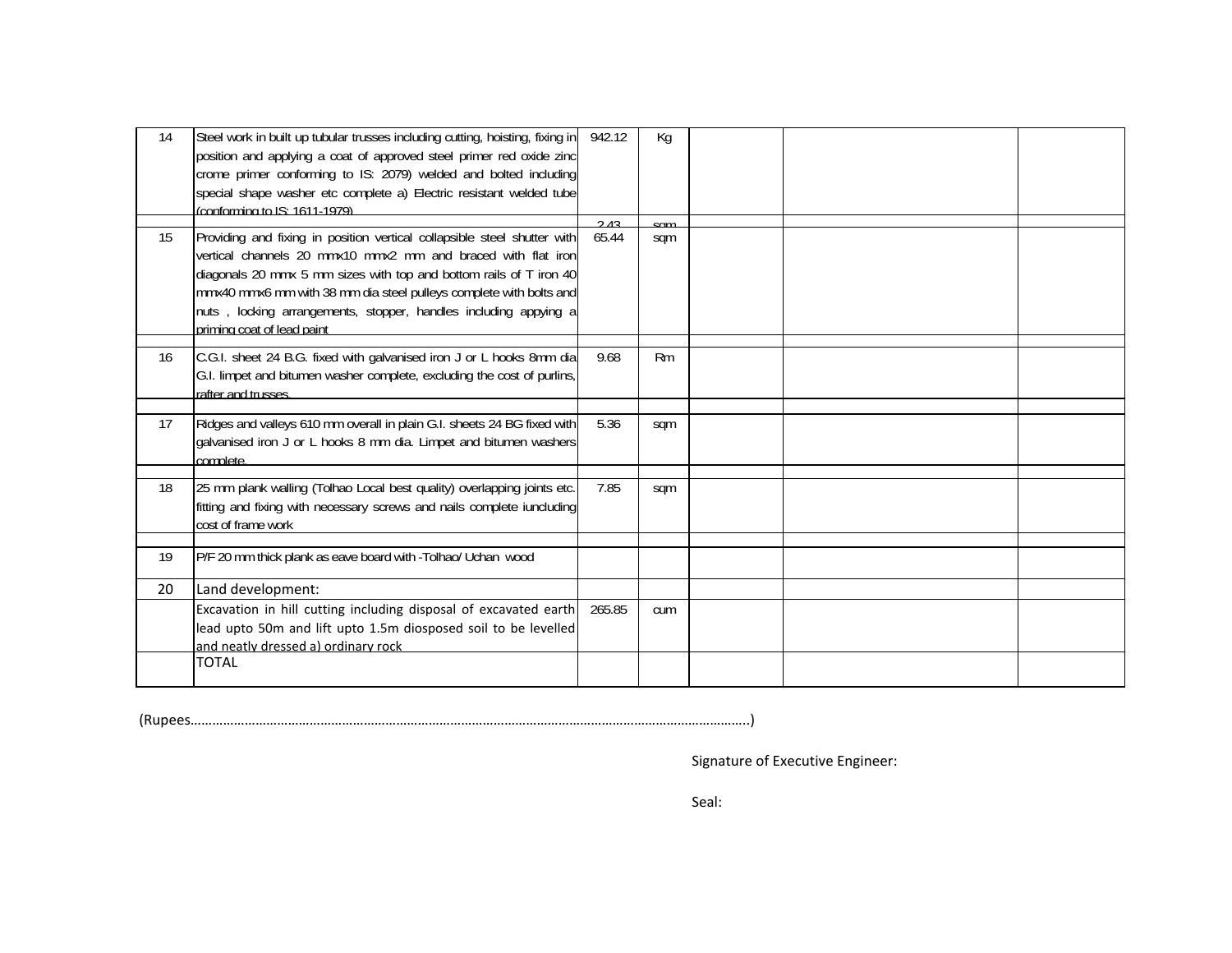## **Quotation for Construction of Piggery Demonstration Unit (80 sqm plinth area) at KVK Farm, Tupul, Tamenglong District**

| SL.            | <b>DESCRIPTION OF ITEMS</b>                                                                                                                                                                                                                                                                                                                                  | <b>QNTY</b> | <b>UNIT</b> |                     | <b>RATE</b>       | <b>AMOUNT</b> |
|----------------|--------------------------------------------------------------------------------------------------------------------------------------------------------------------------------------------------------------------------------------------------------------------------------------------------------------------------------------------------------------|-------------|-------------|---------------------|-------------------|---------------|
| NO.            |                                                                                                                                                                                                                                                                                                                                                              |             |             | in figures<br>(Rs.) | in words (Rupees) | (Rs.)         |
| $\mathbf{1}$   | Earth work in excavation in foundation trenches or drains i/c dressing of<br>sides and ramming of bottoms, including getting out the excavated soil<br>and disposal of surplus excavated soil as directed within a lead of 50 m<br>b)Hard /dense soil.                                                                                                       | 71.53       | cum         |                     |                   |               |
| $\overline{2}$ | Filling available excavated earth (excluding rock) in trenches, plinth<br>sides of foundation etc. in layers not exceeding 20cm in depth<br>consolidating each deposited layer by ramming & watering lead upto<br>50m and lift upto 1.5m.                                                                                                                    | 23.84       | cum         |                     |                   |               |
| $\mathbf{3}$   | Filling in plinth with sandy soil under floor including watering, ramming,<br>consolidating and dressing complete.                                                                                                                                                                                                                                           | 21.45       | cum         |                     |                   |               |
| $\overline{4}$ | P/L cement concrete in foundation and plinth excluding the cost of<br>centering and shuttering : -1:5:10 (1 cem :5 Coarse sand: 10graded<br>stone aggrt. 40mm nominal size).                                                                                                                                                                                 | 11.83       | cum         |                     |                   |               |
| 5              | Reinforcement for R.C.C.work including bending, binding and placing in<br>position complete b) Tor steel bars.                                                                                                                                                                                                                                               | 1053.27     | Kg          |                     |                   |               |
| 6              | Providing form work i/c centering & shuttering so as to give a rough<br>finish strutting and propping etc. height of propping and centering below<br>supporting floor to ceiling not exceeding 4m and removal of the same for<br>insitu reinforced concrete to and plain concrete work in a) Foundation,<br>footings, bases of columns etc and mass concrete | 27.72       | sqm         |                     |                   |               |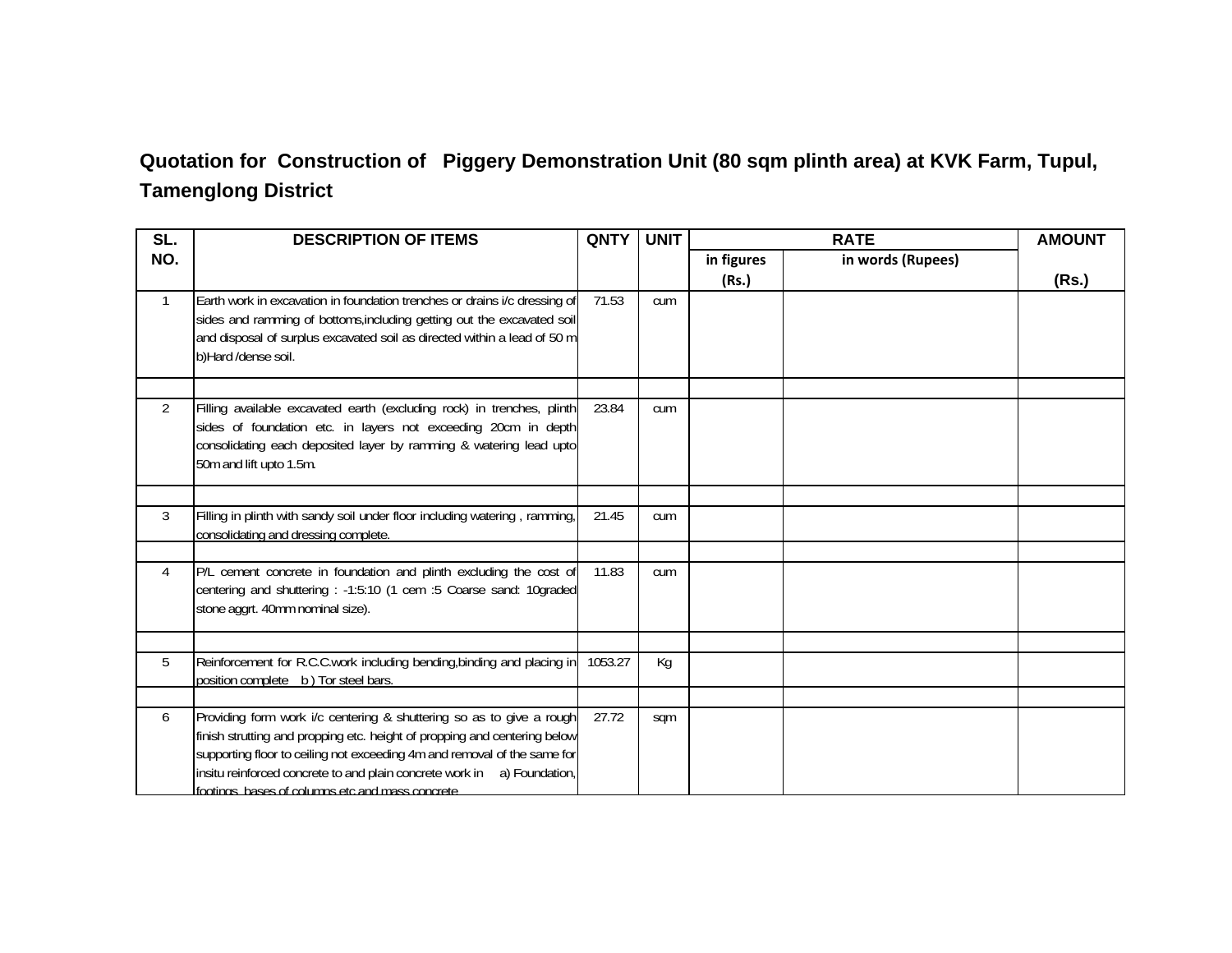|                | g) (i) columns, pillars, post and struts (square, rectangular or polygonal<br>in plan                                                            | 40.46 | sqm |  |  |
|----------------|--------------------------------------------------------------------------------------------------------------------------------------------------|-------|-----|--|--|
|                | (d) Sides and soffits of beam, beam haunching, cantilever, girders,<br>bressumers and lintel not exceeding 1m depth                              | 82.31 | sqm |  |  |
|                |                                                                                                                                                  |       |     |  |  |
| $\overline{7}$ | Reinforced cement concrete in foundation footing, base of columns etc                                                                            | 4.47  | cum |  |  |
|                | and mass concrete, excluding centering, shuttering and reinforcement                                                                             |       |     |  |  |
|                | b)1:1.5:3 (1cement :1.5 c/sand:3 gr. st. aggrt.20 mm n/size)                                                                                     |       |     |  |  |
|                |                                                                                                                                                  |       |     |  |  |
| 8              | Reinforced cement concrete in columns, pillars, abutment, post and<br>struts upto floor two level including finishing and plastering the exposed | 1.62  | cum |  |  |
|                | surface with c. m. 1:3 (1cem:3c/sand) of thickness not exceeding 6mm                                                                             |       |     |  |  |
|                | to give a smooth and even surface but excluding the cost of centering                                                                            |       |     |  |  |
|                | and shuttering and reinforcement -c) 1: 1.5 : 3 (1cement : 1.5 c/sand :                                                                          |       |     |  |  |
|                | $3$ ar st agart $20$ mm n/size)                                                                                                                  |       |     |  |  |
| 9              | Reinforced cement concrete in suspended floors, roofs, landing, shelves                                                                          | 7.68  | cum |  |  |
|                | & their supports, balconies, lintels, beams plinth beams, girders,                                                                               |       |     |  |  |
|                | bressumers and cantilevers upto floor two level including finishing and                                                                          |       |     |  |  |
|                | plastering the exposed surface with c. m. 1:3 (1cem:3c/sand) of                                                                                  |       |     |  |  |
|                | thickness not exceeding 6mm to give a smooth and even surface but                                                                                |       |     |  |  |
|                | excluding the cost of centering and shuttering and reinforcement -(b) 1:                                                                         |       |     |  |  |
|                | 1.5: 3 (1cem: 1.5 c/sand: 3 gr. st. aggrt. 20 mm n/size)                                                                                         |       |     |  |  |
|                |                                                                                                                                                  |       |     |  |  |
| 10             | 2nd class(local first class brickwork) in foundation and plinth in cement<br>mortar 1:3 (1 cement : 3 coarse sand)                               | 24.64 | cum |  |  |
|                |                                                                                                                                                  |       |     |  |  |
|                |                                                                                                                                                  |       |     |  |  |
| 11             | Half brick work (local first class brickwork) in cement mortar 1:3 (1)                                                                           | 35.40 | sqm |  |  |
|                | cement: 3 coarse sand)                                                                                                                           |       |     |  |  |
|                |                                                                                                                                                  |       |     |  |  |
|                |                                                                                                                                                  |       |     |  |  |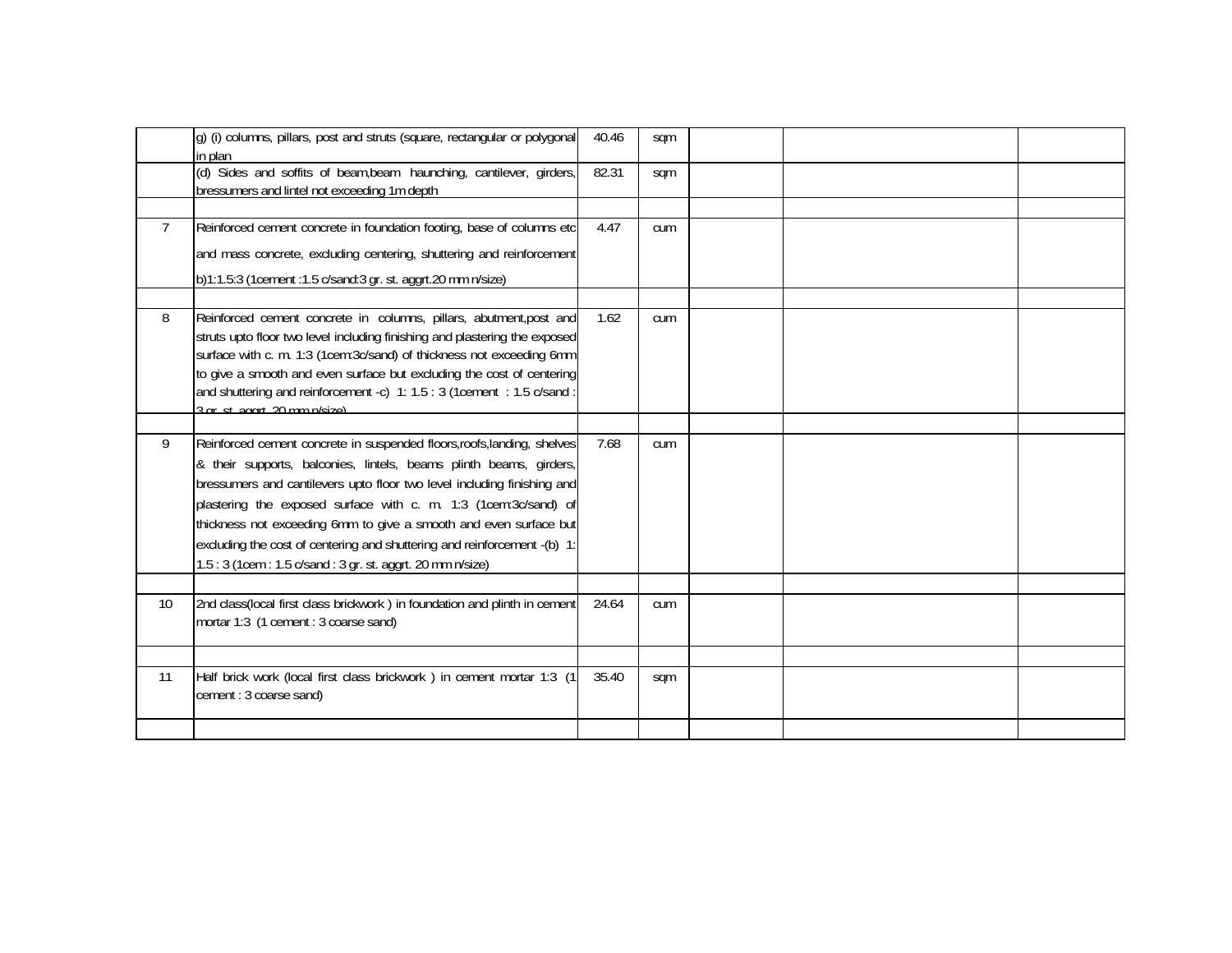| 12 | Steel work in built up tubular trusses including cutting, hoisting, fixing in 1459.45<br>position and applying a coat of approved steel primer red oxide zinc<br>crome primer conforming to IS: 2079) welded and bolted including<br>special shape washer etc complete a) Electric resistant welded tube<br>(conforming to IS: 1611-1979) |                | Kg   |  |  |
|----|-------------------------------------------------------------------------------------------------------------------------------------------------------------------------------------------------------------------------------------------------------------------------------------------------------------------------------------------|----------------|------|--|--|
|    |                                                                                                                                                                                                                                                                                                                                           |                |      |  |  |
| 13 | Providing woodwork in frames of doors, windows, clestory<br>windows & other frames wroughtt framed, & fixed in<br>a) Local best Uningthou<br>position                                                                                                                                                                                     | 1.53           | cum  |  |  |
|    |                                                                                                                                                                                                                                                                                                                                           |                |      |  |  |
| 14 | P/F 38mm thick paneled, glazed or panelled and glazed<br>shutters for doors windows and c/windows i/c bright finish<br>or black enameled MS iron butt hinges with necessary<br>screws (a) Local best quality Uningthou wood                                                                                                               | 6.30           | sqm  |  |  |
|    |                                                                                                                                                                                                                                                                                                                                           |                |      |  |  |
| 15 | C.G.I. sheet 24 B.G. fixed with galvanised iron J or L hooks 8mm dia<br>G.I. limpet and bitumen washer complete, excluding the cost of purlins,<br>rafter and trusses.                                                                                                                                                                    | 139.24         | sqm  |  |  |
| 16 | Ridges and valleys 610 mm overall in plain G.I. sheets 24 BG fixed with<br>galvanised iron J or L hooks 8 mm dia. Limpet and bitumen washers<br>complete.                                                                                                                                                                                 | 12.90          | Rm   |  |  |
|    |                                                                                                                                                                                                                                                                                                                                           |                |      |  |  |
| 17 | 12mm cement plaster (a) 1:4 (1 cement :4 coarse sand)                                                                                                                                                                                                                                                                                     | 127.49         | sqm  |  |  |
|    |                                                                                                                                                                                                                                                                                                                                           |                |      |  |  |
| 18 | White washing with lime on new work (three or more coats) to give an<br>even shade                                                                                                                                                                                                                                                        | 127.49         | sqm  |  |  |
|    |                                                                                                                                                                                                                                                                                                                                           |                |      |  |  |
| 19 | Providing and fixing MS sliding bolts bright finished or black enamelled<br>with nuts and screws complete a)300x16 mm                                                                                                                                                                                                                     | $\mathfrak{Z}$ | Nos. |  |  |
|    |                                                                                                                                                                                                                                                                                                                                           |                |      |  |  |
| 20 | Providing and fixing MS handles with necessary screws etc. complete a)<br>125 mm                                                                                                                                                                                                                                                          | 6              | Nos. |  |  |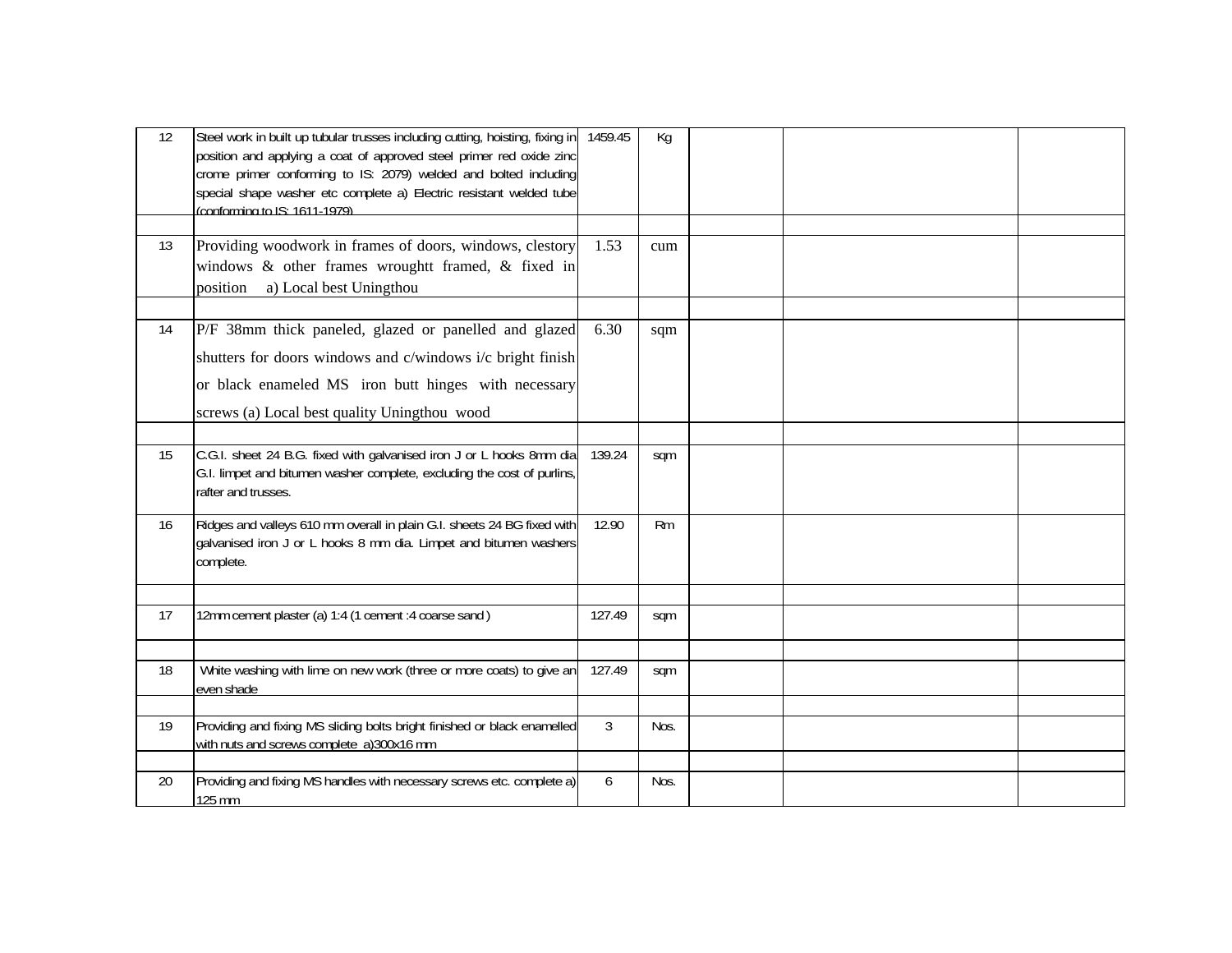| 21 | P/F 20 mm thick plank as eave board with -a) Uningthou wood                                                                                                                                                                                          | 12.88          | sqm   |  |  |
|----|------------------------------------------------------------------------------------------------------------------------------------------------------------------------------------------------------------------------------------------------------|----------------|-------|--|--|
|    |                                                                                                                                                                                                                                                      |                |       |  |  |
| 22 | 25 mm plank walling (Tolhao Local best quality) and Tolhao wood<br>beading 62mm x 12 mm i/c fitting and fixing with necessary screws and<br>nails (frame work to be paid separately)                                                                 | 2.96           | sqm   |  |  |
|    |                                                                                                                                                                                                                                                      |                |       |  |  |
| 23 | Supplying & fixing 3mm galvanised iron wire 100x100mm mesh made<br>up into mattress of cage, lapped ire and laid in position i/c classing after<br>fitting                                                                                           | 78.05          | sqm   |  |  |
| 24 | Providing 40x3 mm flat iron hold fast40 cm long i/c fixing to frames with<br>10 mm dia bolts nut & wooden plugs 7 & embedding to cement<br>concreter block 30x10x15 cm 1:3:6 (1 cement :3 Coarse sand: 16<br>graded stone aggrt. 20mm nominal size). | 88             | Nos.  |  |  |
|    |                                                                                                                                                                                                                                                      |                |       |  |  |
| 25 | Applying readymixed priming coat pink primer of appd. qty on wood<br>work.                                                                                                                                                                           | 39.39          | sqm   |  |  |
|    |                                                                                                                                                                                                                                                      |                |       |  |  |
| 26 | P/F M.S. tower bolts (barrel type) with necessary screws etc.complete<br>(a) 250x10mm                                                                                                                                                                | 12             | Nos.  |  |  |
|    |                                                                                                                                                                                                                                                      |                |       |  |  |
| 27 | 25 mm cement concrete flooring 1:2:4(1cement:2 coarse sand:4stone<br>aggrt. 2omm & down gauge) finished with a floating coat of neat cement                                                                                                          | 73.93          | sqm   |  |  |
|    |                                                                                                                                                                                                                                                      |                |       |  |  |
| 28 | Land development: Excavation in hill cutting including disposal<br>of excavated earth lead upto 50m and lift upto 1.5m diosposed<br>soil to be levelled and neatly dressed a) ordinary rock                                                          | 184.00         | Cum   |  |  |
|    |                                                                                                                                                                                                                                                      |                |       |  |  |
|    | <b>Internal Electrical installation</b>                                                                                                                                                                                                              |                |       |  |  |
| 29 | Wiring for light point with 1.5 mm2 PVC insulated Al.cond. Cable<br>in presto plast cassing & capping etc. as reqd<br>b)Md Pt.                                                                                                                       | $\overline{4}$ | point |  |  |
|    |                                                                                                                                                                                                                                                      |                |       |  |  |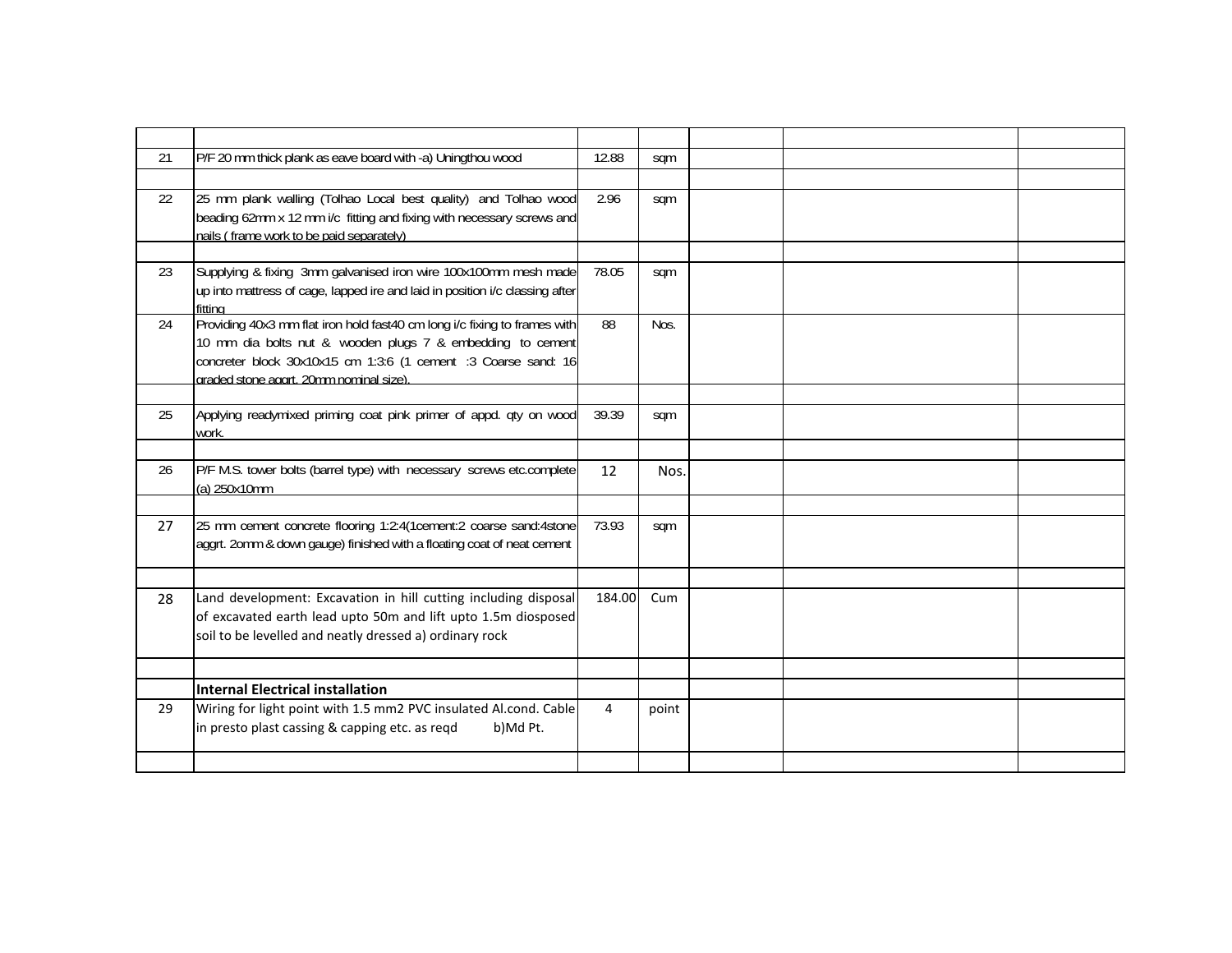| 30 | Wiring for 3 pin 5 amp plug point with 1.5mm2 PVC insulated Al<br>cond. Cable presto plast cassing & capping etci/c P/F 3 pin 5<br>ampsocket outlet and T/ switch board earthing the 3rd pin as<br>hner<br>h)Md Pt                                 | $\overline{4}$ | point |  |  |
|----|----------------------------------------------------------------------------------------------------------------------------------------------------------------------------------------------------------------------------------------------------|----------------|-------|--|--|
|    |                                                                                                                                                                                                                                                    |                |       |  |  |
| 31 | Wiring for 3 pin 15 amp plug point with 4mm2 PVC insulated AL<br>cond. Cable presto plast cassing & capping etc i/c P/F 3 pin1 5<br>ampsocket outlet and T/ switch board earthing the 3rd pin as<br>h)Short Pt<br>read                             | 6              | point |  |  |
|    |                                                                                                                                                                                                                                                    |                |       |  |  |
| 32 | Wiring for circuit wiring with 2x1.5mm2 PVC insulatyed Al. cond.<br>s/core cablepresto plast cassing & capping etc as reqd                                                                                                                         | 40             | Mtr   |  |  |
|    |                                                                                                                                                                                                                                                    |                |       |  |  |
| 33 | Wiring for sub-main with 2x2.5mm2 PVC insulatyed Al. cond.<br>s/core cablepresto plast cassing & capping etc as reqd                                                                                                                               | 40             | Mtr   |  |  |
|    |                                                                                                                                                                                                                                                    |                |       |  |  |
| 34 | Wiring for sub-main with 2x4mm2 PVC insulatyed Al. cond.<br>s/core cablepresto plast cassing & capping etc as reqd                                                                                                                                 | 82             | Mtr   |  |  |
|    |                                                                                                                                                                                                                                                    |                |       |  |  |
| 35 | P/F 6 way 6-32 amp. SP MCBS with 40 amp. DP- isolator 240/415<br>V fitted with bus bar & neutral link on 4 way sheet steel<br>enclosure suitable for Havelli's MCBS i/c drilling holes on the<br>board connection, earthing the body etc. as reqd. | $\mathbf{1}$   | Each  |  |  |
|    |                                                                                                                                                                                                                                                    |                |       |  |  |
| 36 | P/F 4.06 (88WG) dia copper on surface or in recess for loop<br>earthing etc as regd                                                                                                                                                                | 70             | Mtr   |  |  |
|    |                                                                                                                                                                                                                                                    |                |       |  |  |
| 37 | P/F 4'-40 W tube fittings complete with choke, starter and<br>bulbed with fully wired (single)                                                                                                                                                     | $\overline{4}$ | each  |  |  |
|    |                                                                                                                                                                                                                                                    |                |       |  |  |
| 38 | P/F service main with 2x10mm2 PVC insulatyed Al. cond. s/core<br>cablepresto plast cassing & capping etc as regd                                                                                                                                   | 200            | Mtr   |  |  |
|    |                                                                                                                                                                                                                                                    |                |       |  |  |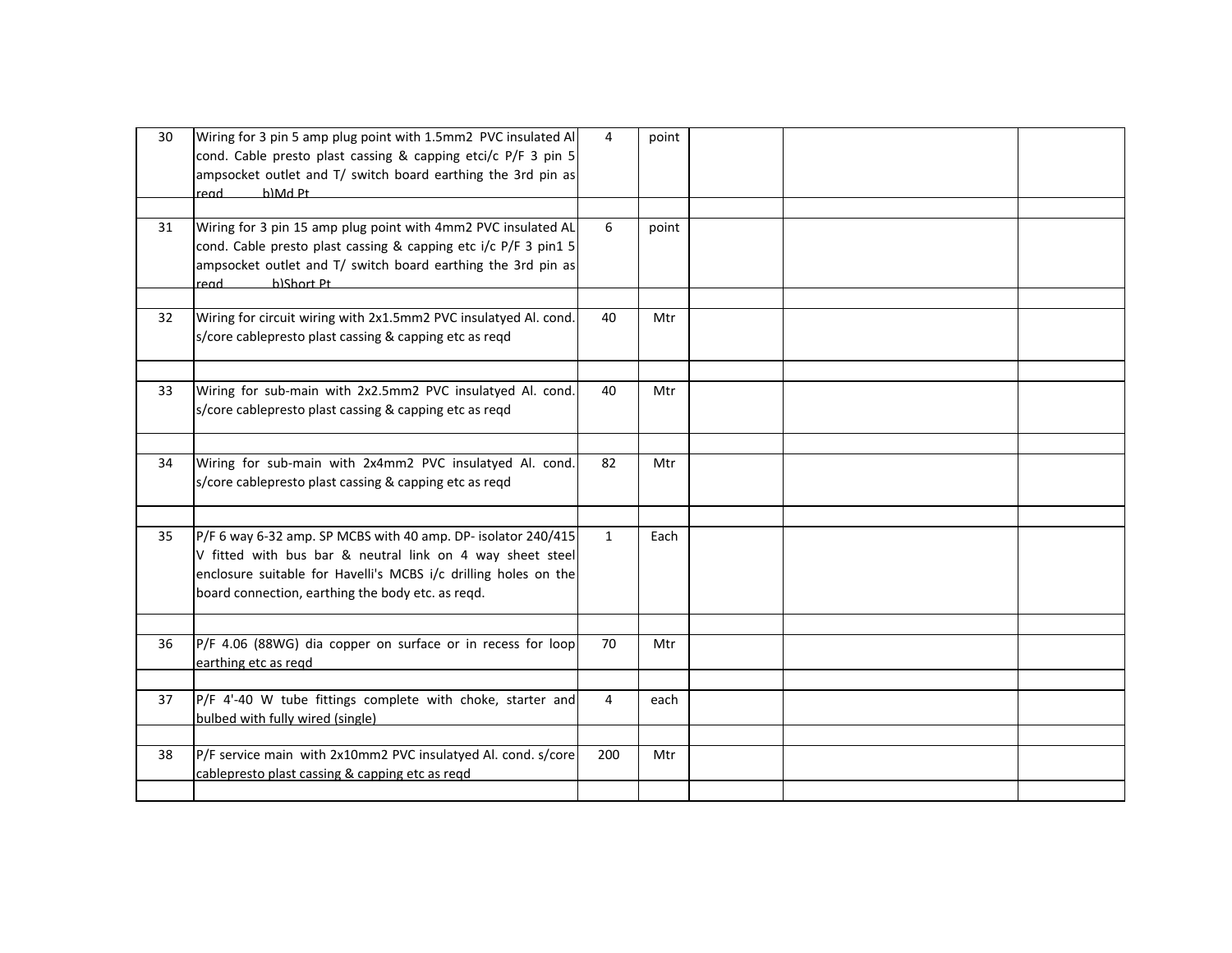| 39 | Earthing with GI earth pipe with 4.5mtrs long & 40mm dia with | set |  |  |
|----|---------------------------------------------------------------|-----|--|--|
|    | I masonry enclosure on the top as required                    |     |  |  |
|    | TOTAL                                                         |     |  |  |

(Rupees………………………………………………………………………………………………………………………………………..)

Signature of Executive Engineer:

Seal:

## **Quotation for Construction of KVK Compound fencing (808 Rm) for KVK Farm, Tupul, Tamenglong District**

| SI. No. | <b>Description of Items</b>                                                                                                                                                                                                                            | Qnty | Unit | Rate       |                   | <b>Amount</b> |
|---------|--------------------------------------------------------------------------------------------------------------------------------------------------------------------------------------------------------------------------------------------------------|------|------|------------|-------------------|---------------|
|         |                                                                                                                                                                                                                                                        |      |      | in figures | in words (Rupees) |               |
|         |                                                                                                                                                                                                                                                        |      |      | (Rs.)      |                   | (Rs.)         |
|         | Earth work in excavation in foundation trenches or drains i/c dressing of<br>sides and ramming of bottoms, including getting out the excavated soil<br>and disposal of surplus excavated soil as directed within a lead of 50 m<br>b)Hard /dense soil. | 1.94 | cum  |            |                   |               |
|         |                                                                                                                                                                                                                                                        |      |      |            |                   |               |
| 2       | Filling available excavated earth (excluding rock) in trenches, plinth<br>sides of foundation etc. in layers not exceeding 20cm in depth<br>consolidating each deposited layer by ramming & watering lead upto<br>50m and lift upto 1.5m.              | 0.65 | cum  |            |                   |               |
|         |                                                                                                                                                                                                                                                        |      |      |            |                   |               |
| 3       | P/L cement concrete in foundation and plinth excluding the cost of<br>centering and shuttering : - (a) 1:2:4 (1 cem : 2 Coarse sand: 4 graded<br>stone aggrt. 20mm nominal size).                                                                      | 0.65 | cum  |            |                   |               |
|         | (b) 1:5:10 (1 cem :5 Coarse sand: 10graded stone aggrt. 40mm nominal<br>size).                                                                                                                                                                         | 0.49 | cum  |            |                   |               |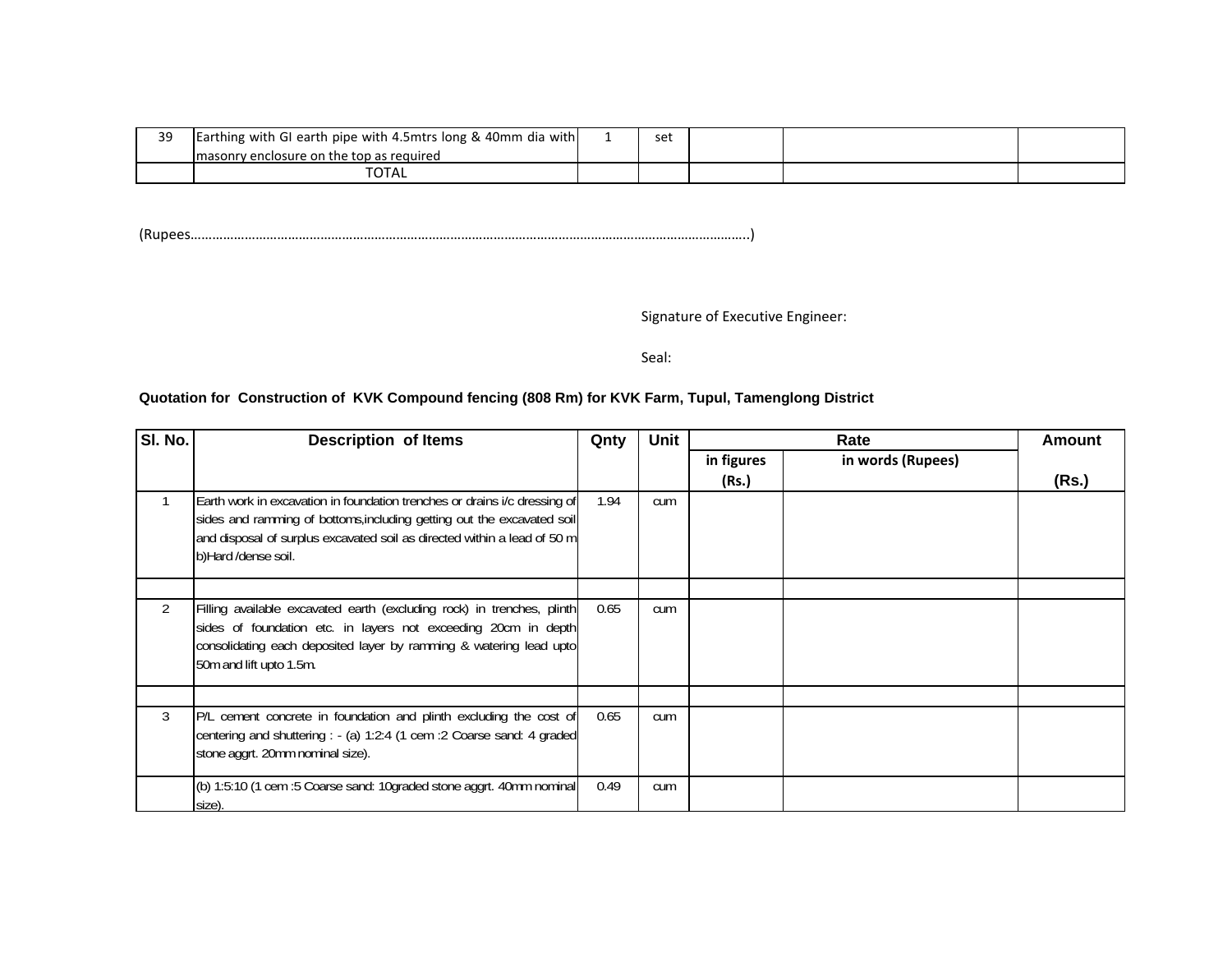| 4 | P/F 1.80 m long R.C.C. fencing post with 6mm dia bar nibs (earth work<br>and concrete to be paid separately)                                                                                                                                                                                                                                                                                          | 8                        | per post |  |  |
|---|-------------------------------------------------------------------------------------------------------------------------------------------------------------------------------------------------------------------------------------------------------------------------------------------------------------------------------------------------------------------------------------------------------|--------------------------|----------|--|--|
|   |                                                                                                                                                                                                                                                                                                                                                                                                       |                          |          |  |  |
| 5 | P/F 2.00 m long R.C.C. fencing struts (earth work and concrete to be<br>paid separately)                                                                                                                                                                                                                                                                                                              | $\overline{4}$           | per post |  |  |
|   |                                                                                                                                                                                                                                                                                                                                                                                                       |                          |          |  |  |
| 6 | P/F turn buckles and straining bolts of barbed wire fencing                                                                                                                                                                                                                                                                                                                                           | 12                       | per post |  |  |
|   |                                                                                                                                                                                                                                                                                                                                                                                                       |                          |          |  |  |
|   | 1.20 m high fencing 1.80 m R.C.C. post 3.0 m centre to centre and<br>R.C.C. struts with 6 (six) horizontal lines and two (2) diagonals of<br>galvanised steel barbed wires weighing 9.38 Kg/100 Rm (minimum)<br>strained and fixed to post by tying to 6.00 mm galvinised steel bar<br>nibs/clips with G.I. binding wire( cost of RCC post & struts, and<br>straining holts shall he naid senarately) | 108.80                   | m        |  |  |
|   |                                                                                                                                                                                                                                                                                                                                                                                                       | Total for 12.60 m length |          |  |  |
|   |                                                                                                                                                                                                                                                                                                                                                                                                       | For 1.00 m length        |          |  |  |
|   |                                                                                                                                                                                                                                                                                                                                                                                                       | For 808.00 m length      |          |  |  |
|   |                                                                                                                                                                                                                                                                                                                                                                                                       |                          |          |  |  |

(Rupees………………………………………………………………………………………………………………………………) only

Signature of Executive Engineer:

Seal:

**Quotation for Construction of KVK Compound fencing (808 Rm) for KVK , Ukhrul District**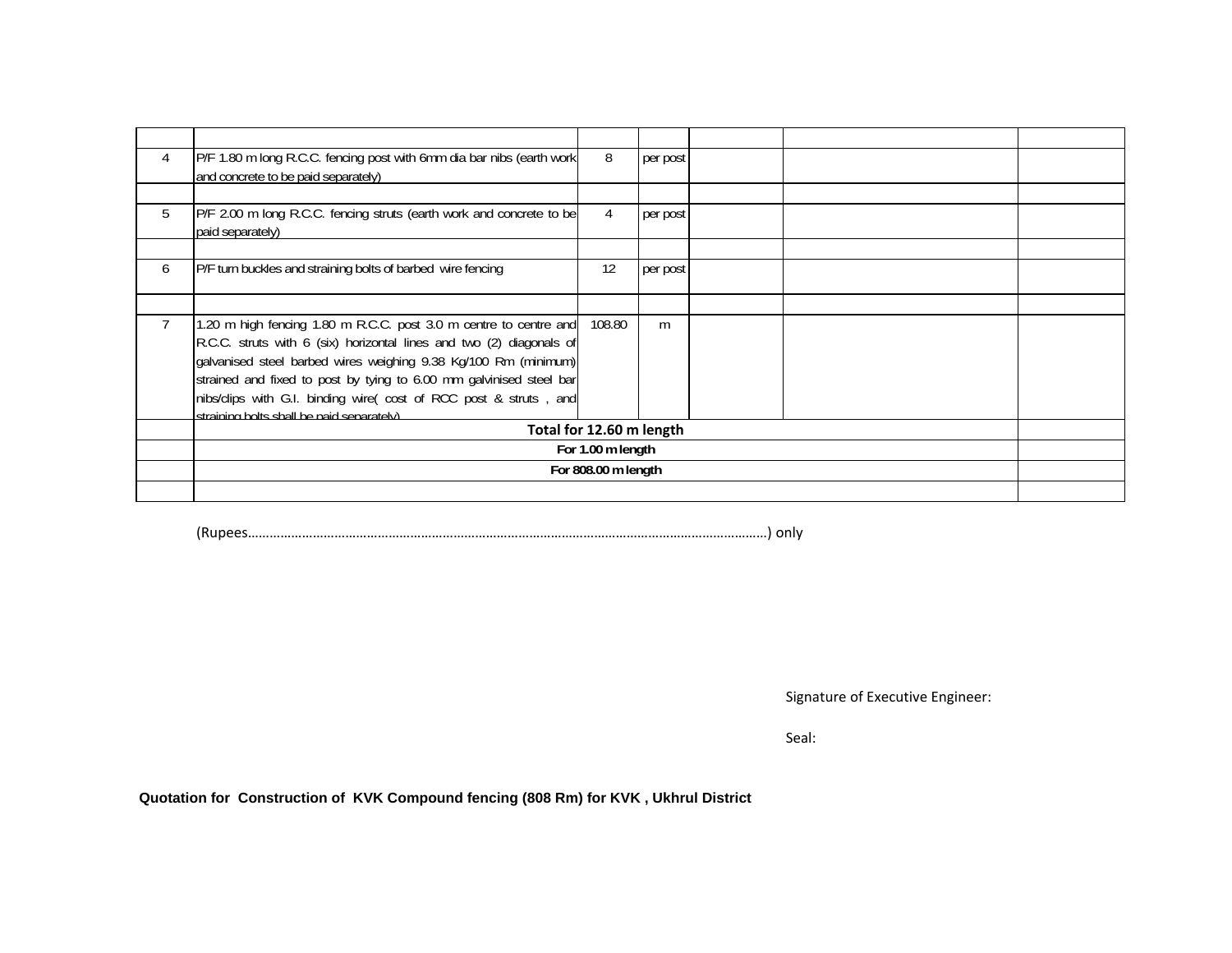| SL.            | <b>DESCRIPTION OF ITEMS</b>                                                                                                                                                                                                                            | <b>QNTY</b>    | <b>UNIT</b> |                     | <b>RATE</b>       | <b>AMOUNT</b> |
|----------------|--------------------------------------------------------------------------------------------------------------------------------------------------------------------------------------------------------------------------------------------------------|----------------|-------------|---------------------|-------------------|---------------|
| NO.            |                                                                                                                                                                                                                                                        |                |             | in figures<br>(Rs.) | in words (Rupees) | (Rs.)         |
| $\mathbf{1}$   | Earth work in excavation in foundation trenches or drains i/c dressing of<br>sides and ramming of bottoms, including getting out the excavated soil<br>and disposal of surplus excavated soil as directed within a lead of 50 m<br>b)Hard /dense soil. | 1.94           | cum         |                     |                   |               |
| $\overline{2}$ | Filling available excavated earth (excluding rock) in trenches, plinth<br>sides of foundation etc. in layers not exceeding 20cm in depth<br>consolidating each deposited layer by ramming & watering lead upto<br>50m and lift upto 1.5m.              | 0.65           | cum         |                     |                   |               |
|                |                                                                                                                                                                                                                                                        |                |             |                     |                   |               |
| 3              | P/L cement concrete in foundation and plinth excluding the cost of<br>centering and shuttering : - (a) 1:2:4 (1 cem : 2 Coarse sand: 4 graded<br>stone aggrt. 20mm nominal size).                                                                      | 0.65           | cum         |                     |                   |               |
|                | (b) 1:5:10 (1 cem :5 Coarse sand: 10graded stone aggrt. 40mm nominal<br>size).                                                                                                                                                                         | 0.49           | cum         |                     |                   |               |
|                |                                                                                                                                                                                                                                                        |                |             |                     |                   |               |
| 4              | P/F 1.80 m long R.C.C. fencing post with 6mm dia bar nibs (earth work<br>and concrete to be paid separately)                                                                                                                                           | 8              | per post    |                     |                   |               |
|                |                                                                                                                                                                                                                                                        |                |             |                     |                   |               |
| 5              | P/F 2.00 m long R.C.C. fencing struts (earth work and concrete to be<br>paid separately)                                                                                                                                                               | $\overline{4}$ | per post    |                     |                   |               |
|                |                                                                                                                                                                                                                                                        |                |             |                     |                   |               |
| 6              | P/F turn buckles and straining bolts of barbed wire fencing                                                                                                                                                                                            | 12             | per post    |                     |                   |               |
|                |                                                                                                                                                                                                                                                        |                |             |                     |                   |               |